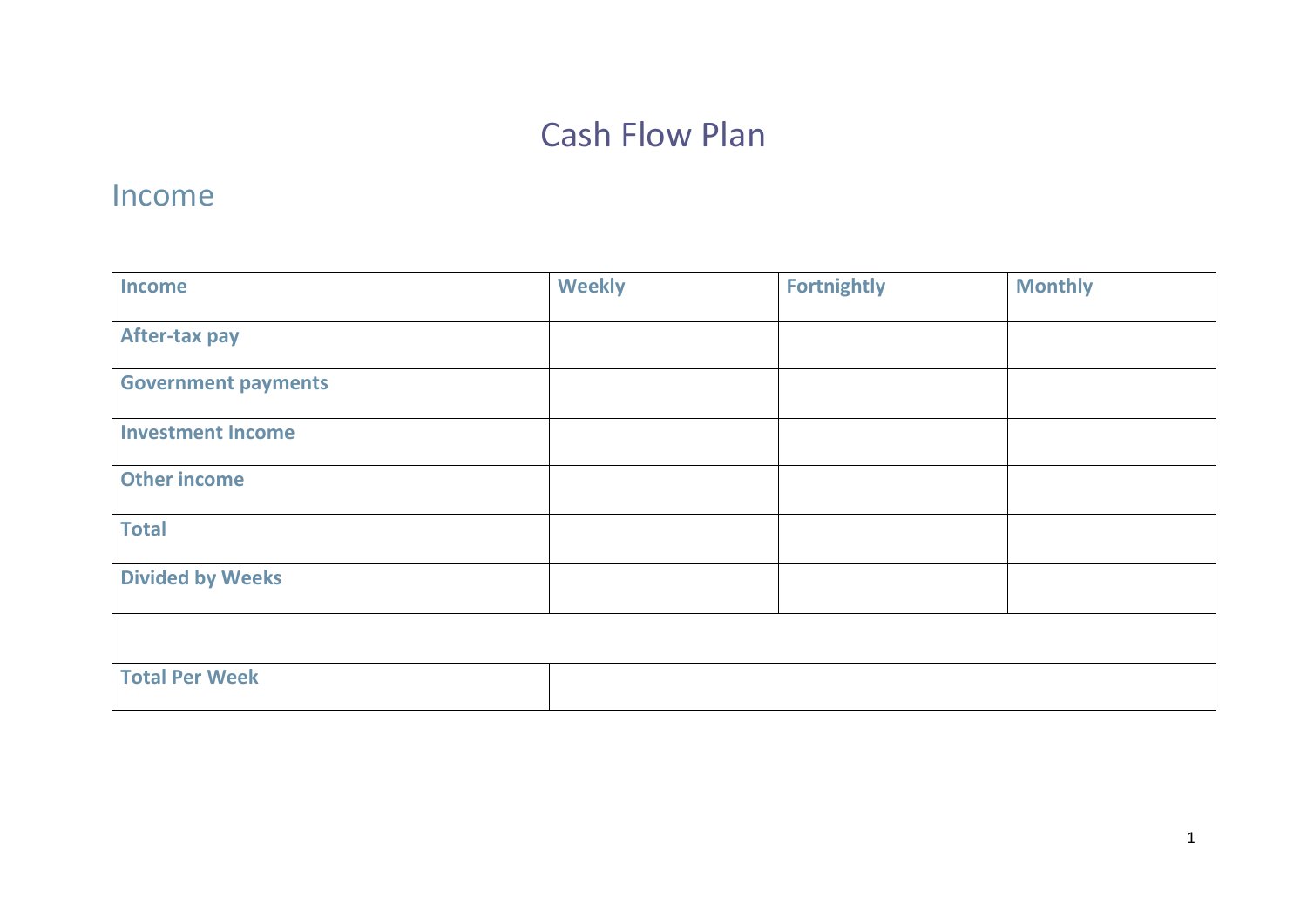# Spending Money

| <b>Spending Money</b>    | Weekly (\$) |
|--------------------------|-------------|
|                          |             |
| <b>Groceries</b>         |             |
|                          |             |
| <b>Fuel</b>              |             |
|                          |             |
| <b>Eating Out/Coffee</b> |             |
|                          |             |
| <b>Entertainment</b>     |             |
|                          |             |
| <b>Personal Expenses</b> |             |
|                          |             |
| <b>Hobbies/Sport</b>     |             |
|                          |             |
| <b>Fun Expenses</b>      |             |
|                          |             |
| <b>Total</b>             |             |
|                          |             |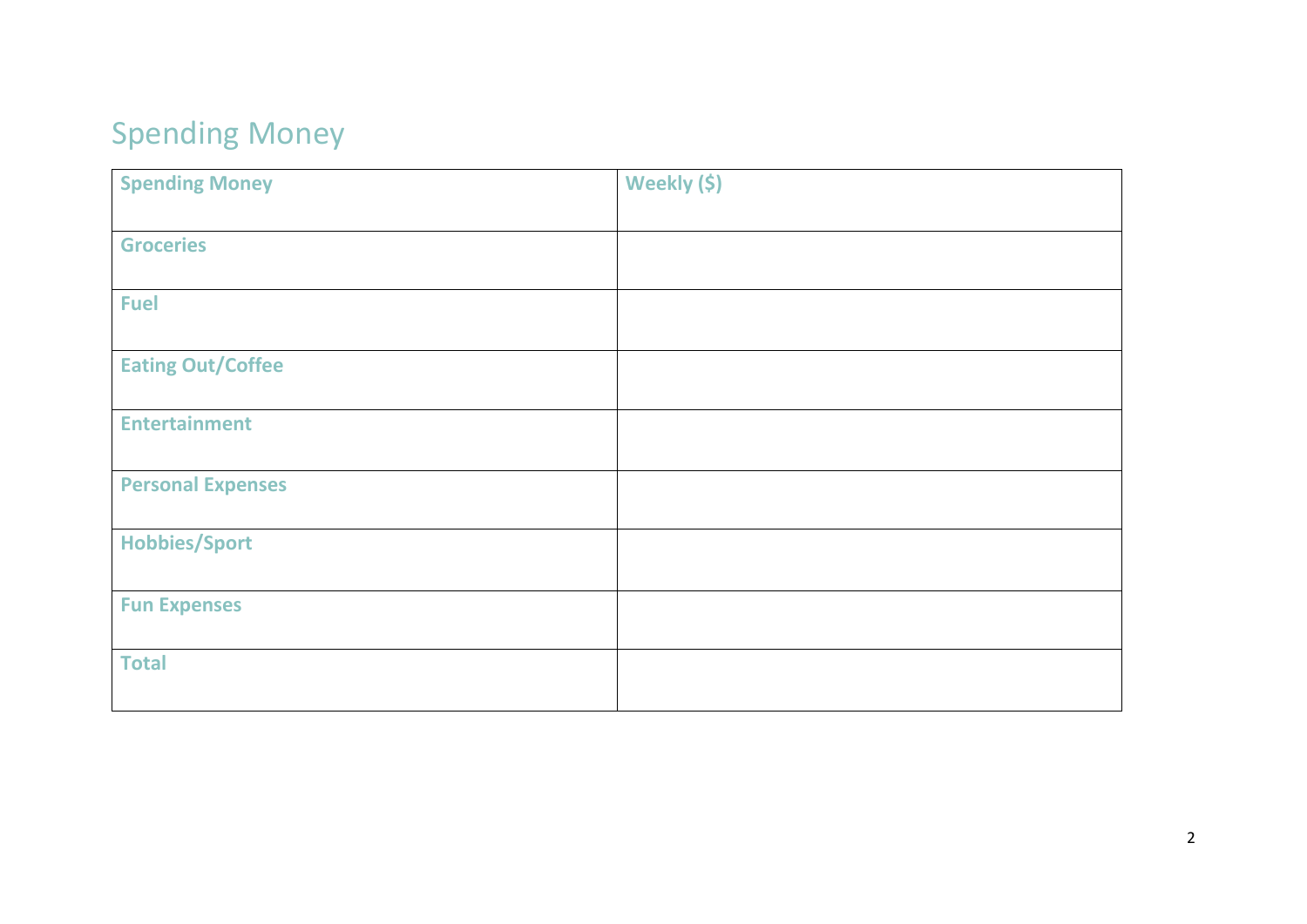# Short Term Savings

| <b>Short Term Savings</b>  | <b>Weekly</b> | <b>Fortnightly</b> | <b>Monthly</b> | <b>Quarterly</b> | Yearly |
|----------------------------|---------------|--------------------|----------------|------------------|--------|
|                            |               |                    |                |                  |        |
| <b>Gifts-Birthdays</b>     |               |                    |                |                  |        |
| <b>Gifts-Xmas</b>          |               |                    |                |                  |        |
| <b>Other Gifts</b>         |               |                    |                |                  |        |
| <b>Clothes</b>             |               |                    |                |                  |        |
| <b>Shoes</b>               |               |                    |                |                  |        |
| <b>Interstate Holidays</b> |               |                    |                |                  |        |
| <b>Overseas Holidays</b>   |               |                    |                |                  |        |
| <b>Other</b>               |               |                    |                |                  |        |
| <b>Other</b>               |               |                    |                |                  |        |
| <b>Totals</b>              |               |                    |                |                  |        |
| <b>Divided by Weeks</b>    |               |                    |                |                  |        |
| <b>Total Per Week</b>      |               |                    |                |                  |        |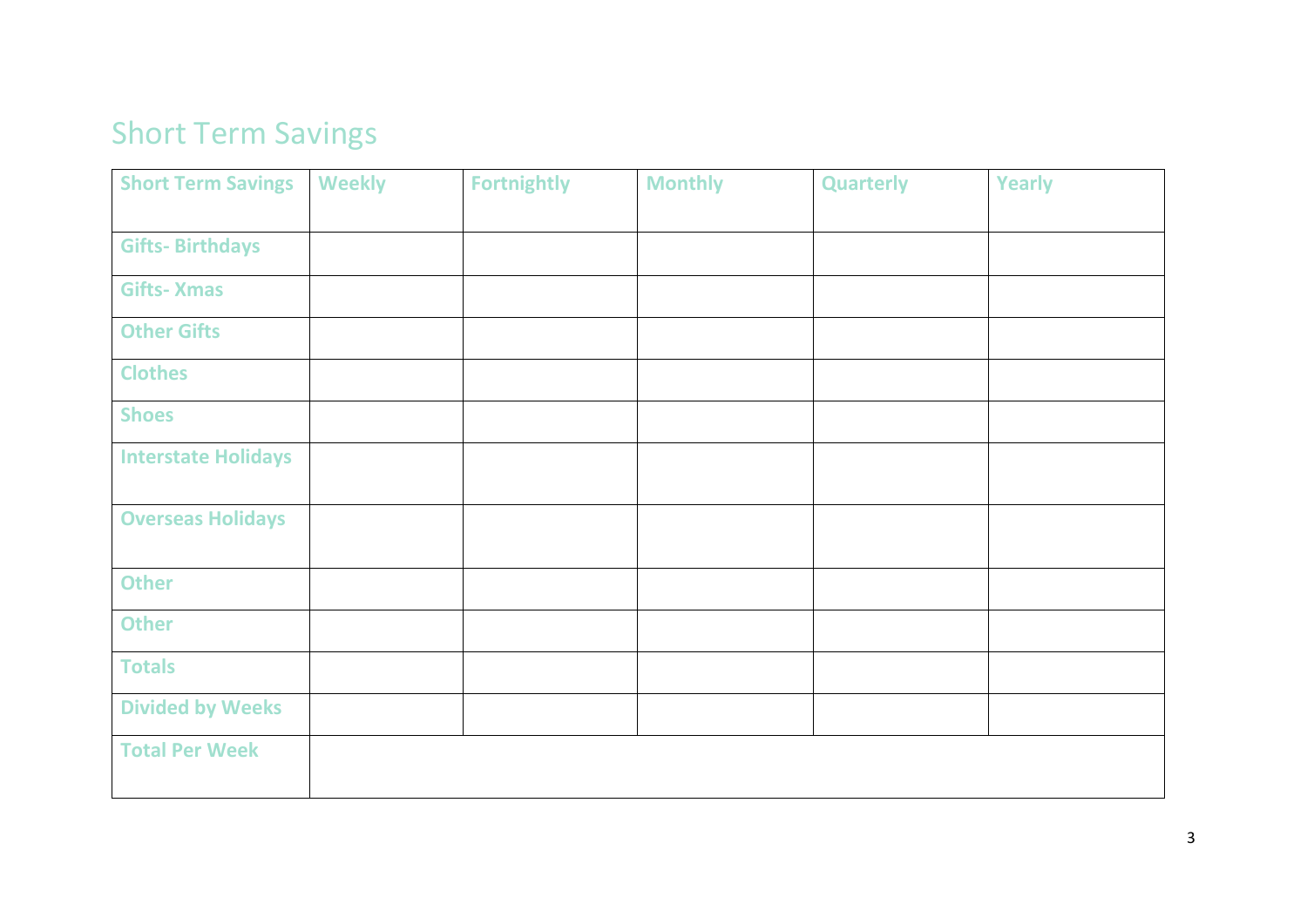## **Fixed Expenses**

| <b>Housing</b>             | Weekly | Fortnightly | <b>Monthly</b> | Quarterly | Yearly |
|----------------------------|--------|-------------|----------------|-----------|--------|
| <b>Mortgage</b>            |        |             |                |           |        |
| Rent                       |        |             |                |           |        |
| <b>Electricity</b>         |        |             |                |           |        |
| <b>Water</b>               |        |             |                |           |        |
| Gas                        |        |             |                |           |        |
| Rates                      |        |             |                |           |        |
| <b>Home &amp; Contents</b> |        |             |                |           |        |
| <b>Insurance</b>           |        |             |                |           |        |
| <b>Strata Fees</b>         |        |             |                |           |        |
| <b>Maintenance</b>         |        |             |                |           |        |
| <b>Cleaner</b>             |        |             |                |           |        |
| <b>Totals</b>              |        |             |                |           |        |
| <b>Divided into weeks</b>  |        |             |                |           |        |
| <b>Total Per Week</b>      |        |             |                |           |        |
|                            |        |             |                |           |        |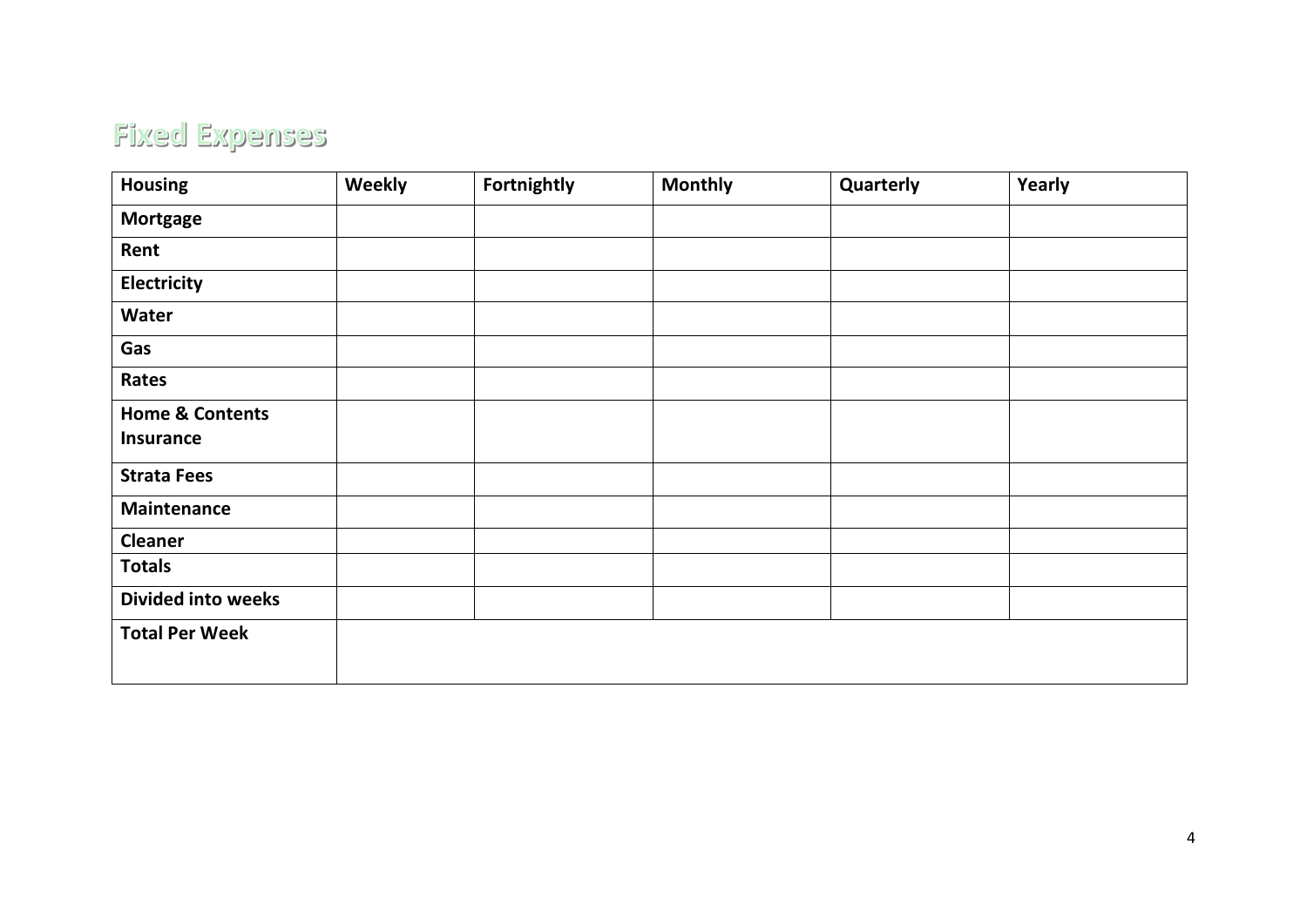| <b>Health</b>         | Weekly | Fortnightly | <b>Monthly</b> | Quarterly | Yearly |
|-----------------------|--------|-------------|----------------|-----------|--------|
| <b>Private Health</b> |        |             |                |           |        |
| <b>Insurance</b>      |        |             |                |           |        |
| <b>GP</b>             |        |             |                |           |        |
| <b>Medication</b>     |        |             |                |           |        |
| <b>Dental</b>         |        |             |                |           |        |
| <b>Physio</b>         |        |             |                |           |        |
| Psychologist          |        |             |                |           |        |
| <b>Masseuse</b>       |        |             |                |           |        |
| Gym                   |        |             |                |           |        |
| <b>Memberships</b>    |        |             |                |           |        |
| <b>Other Health</b>   |        |             |                |           |        |
| <b>Costs</b>          |        |             |                |           |        |
| <b>Totals</b>         |        |             |                |           |        |
| <b>Divided into</b>   |        |             |                |           |        |
| weeks                 |        |             |                |           |        |
| <b>Total Per Week</b> |        |             |                |           |        |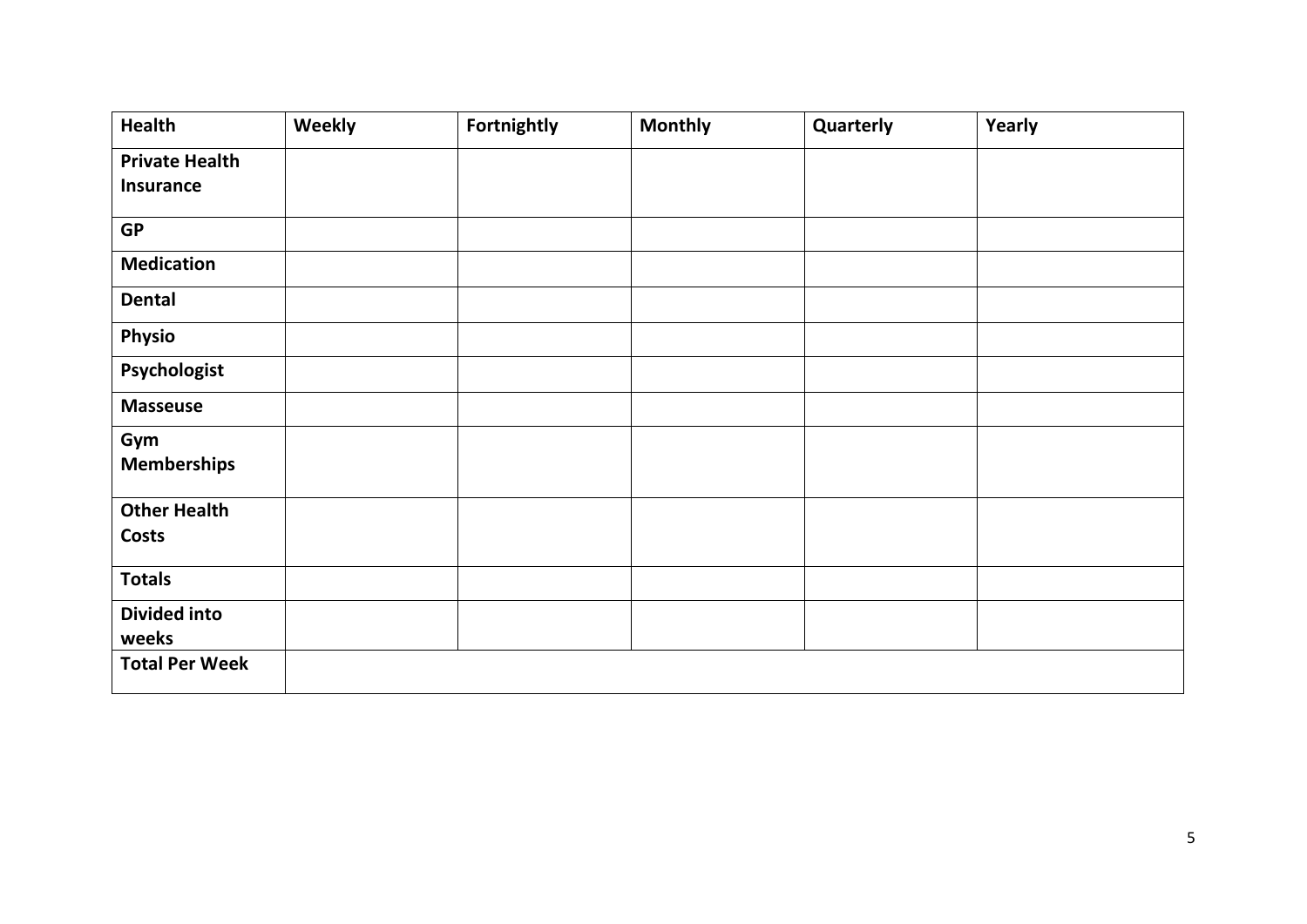| <b>Subscriptions and Misc.</b>                            | Weekly | Fortnightly | <b>Monthly</b> | Quarterly | Yearly |
|-----------------------------------------------------------|--------|-------------|----------------|-----------|--------|
|                                                           |        |             |                |           |        |
| <b>Home Phone</b>                                         |        |             |                |           |        |
| <b>Mobile</b>                                             |        |             |                |           |        |
| Internet                                                  |        |             |                |           |        |
| <b>Subscriptions</b>                                      |        |             |                |           |        |
| <b>School Fees</b>                                        |        |             |                |           |        |
| <b>Education Costs</b>                                    |        |             |                |           |        |
| <b>Child Care</b>                                         |        |             |                |           |        |
| Pet food                                                  |        |             |                |           |        |
| <b>Vet Bills</b>                                          |        |             |                |           |        |
| Minimum debt<br>repayments                                |        |             |                |           |        |
| Minimum debt<br>repayments                                |        |             |                |           |        |
| <b>Totals</b>                                             |        |             |                |           |        |
| <b>Divided into weeks</b>                                 |        |             |                |           |        |
| <b>Total Subscriptions &amp;</b><br><b>Misc. Per Week</b> |        |             |                |           |        |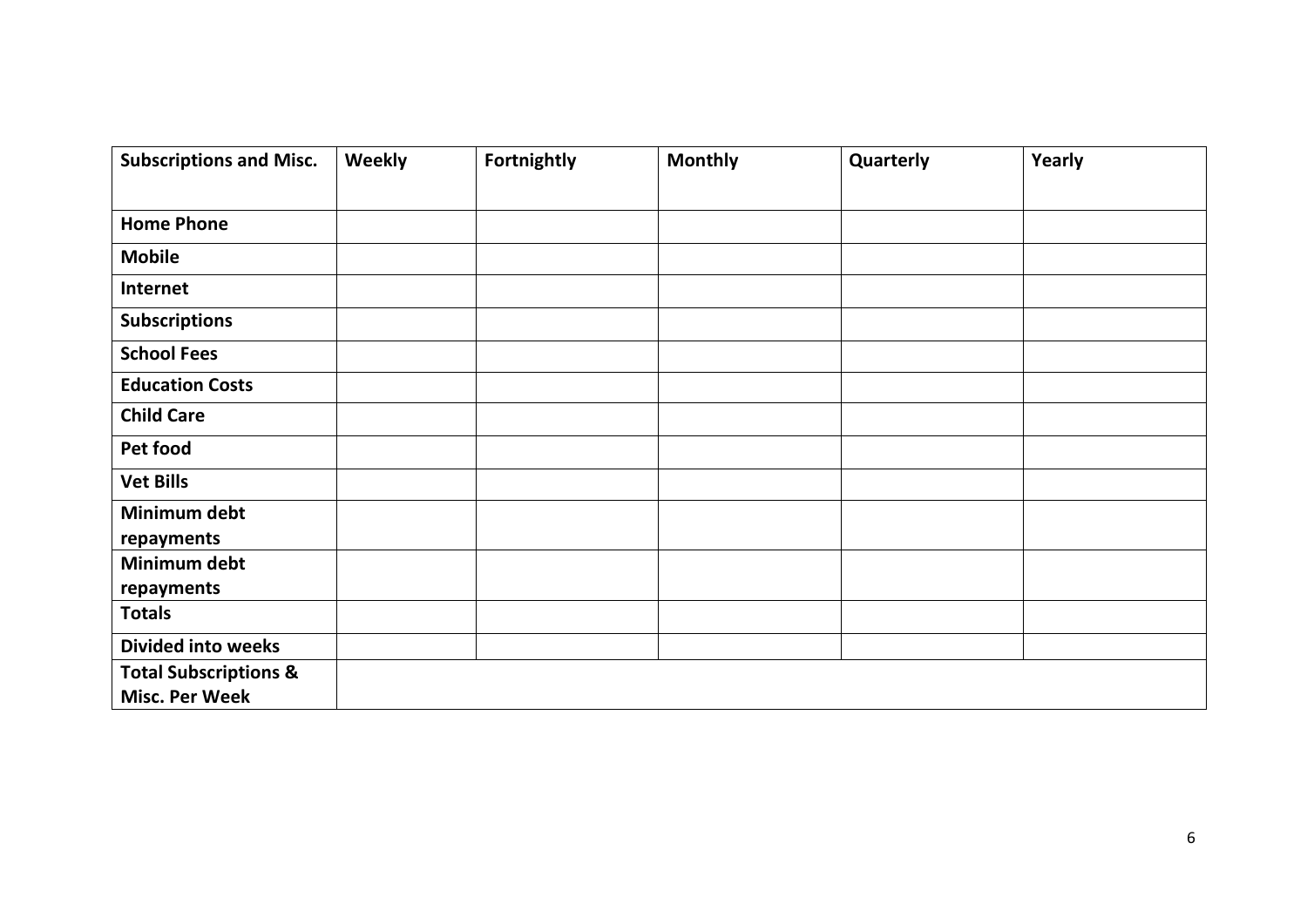| <b>Transport</b>                   | Weekly | Fortnightly | <b>Monthly</b> | Quarterly | Yearly |
|------------------------------------|--------|-------------|----------------|-----------|--------|
| <b>Car Registration</b>            |        |             |                |           |        |
| <b>Car Insurance</b>               |        |             |                |           |        |
| <b>Roadside Assist</b>             |        |             |                |           |        |
| <b>Servicing</b>                   |        |             |                |           |        |
| <b>Drivers Licence</b>             |        |             |                |           |        |
| Other transport<br>costs           |        |             |                |           |        |
| <b>Boat Costs</b>                  |        |             |                |           |        |
| <b>Motorbike Costs</b>             |        |             |                |           |        |
| Other                              |        |             |                |           |        |
| <b>Totals</b>                      |        |             |                |           |        |
| <b>Divided into</b><br>weeks       |        |             |                |           |        |
| <b>Total transport</b><br>per week |        |             |                |           |        |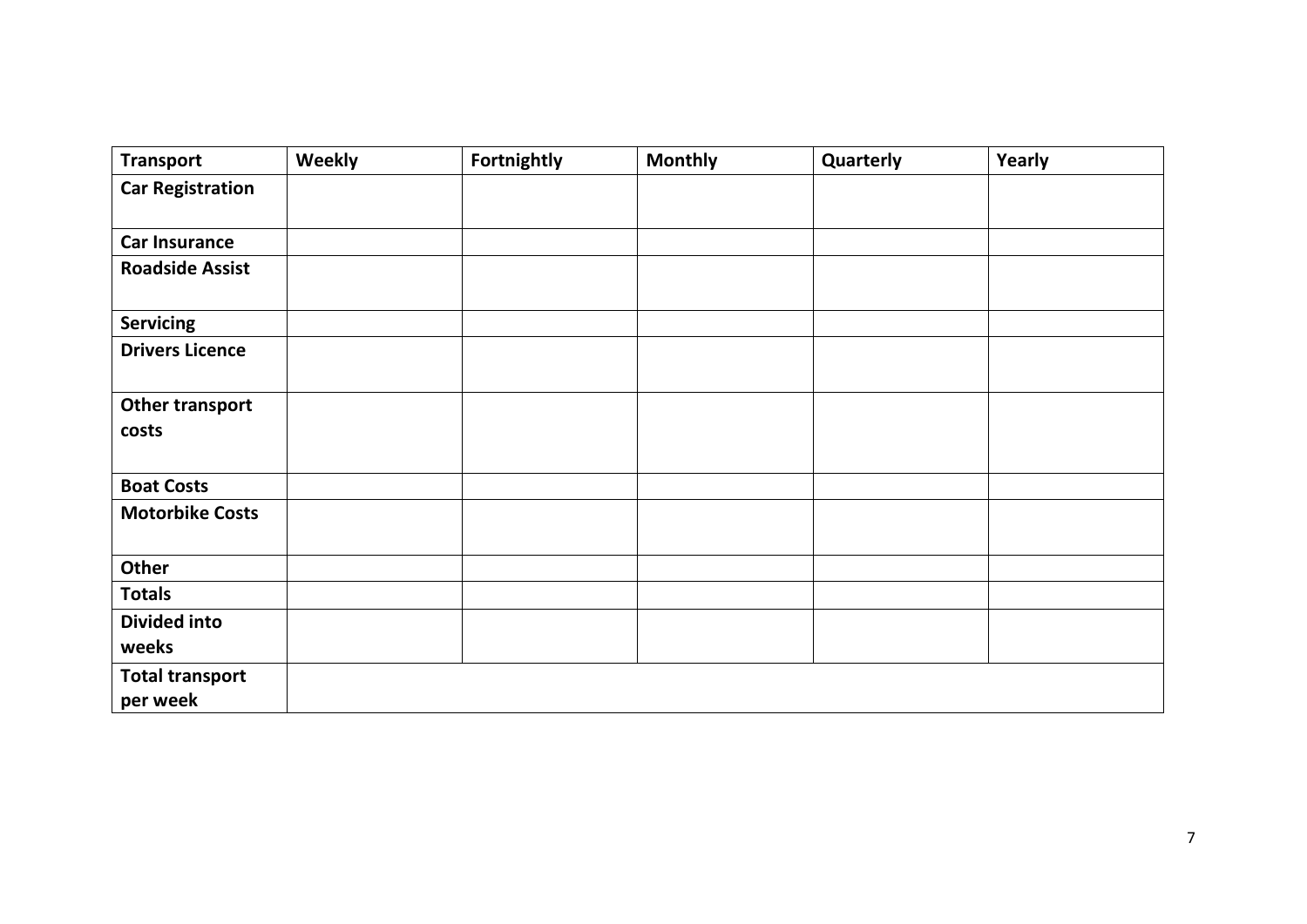| <b>Investing</b>                                  | <b>Weekly</b>            | Fortnightly | <b>Monthly</b> | Quarterly | Yearly |  |
|---------------------------------------------------|--------------------------|-------------|----------------|-----------|--------|--|
| <b>PROPERTY</b>                                   |                          |             |                |           |        |  |
| <b>Mortgage</b>                                   |                          |             |                |           |        |  |
| <b>Strata Fees</b>                                |                          |             |                |           |        |  |
| <b>Maintenance</b>                                |                          |             |                |           |        |  |
| <b>Agent Fees</b>                                 |                          |             |                |           |        |  |
| <b>Insurance</b>                                  |                          |             |                |           |        |  |
| Water                                             |                          |             |                |           |        |  |
| Rates                                             |                          |             |                |           |        |  |
|                                                   | <b>OTHER INVESTMENTS</b> |             |                |           |        |  |
| <b>Share Investing</b>                            |                          |             |                |           |        |  |
| <b>Extra Super</b><br><b>Contributions</b>        |                          |             |                |           |        |  |
| <b>Totals</b>                                     |                          |             |                |           |        |  |
| <b>Divided by Weeks</b>                           |                          |             |                |           |        |  |
| <b>Total</b><br>Investments/<br>Property per week |                          |             |                |           |        |  |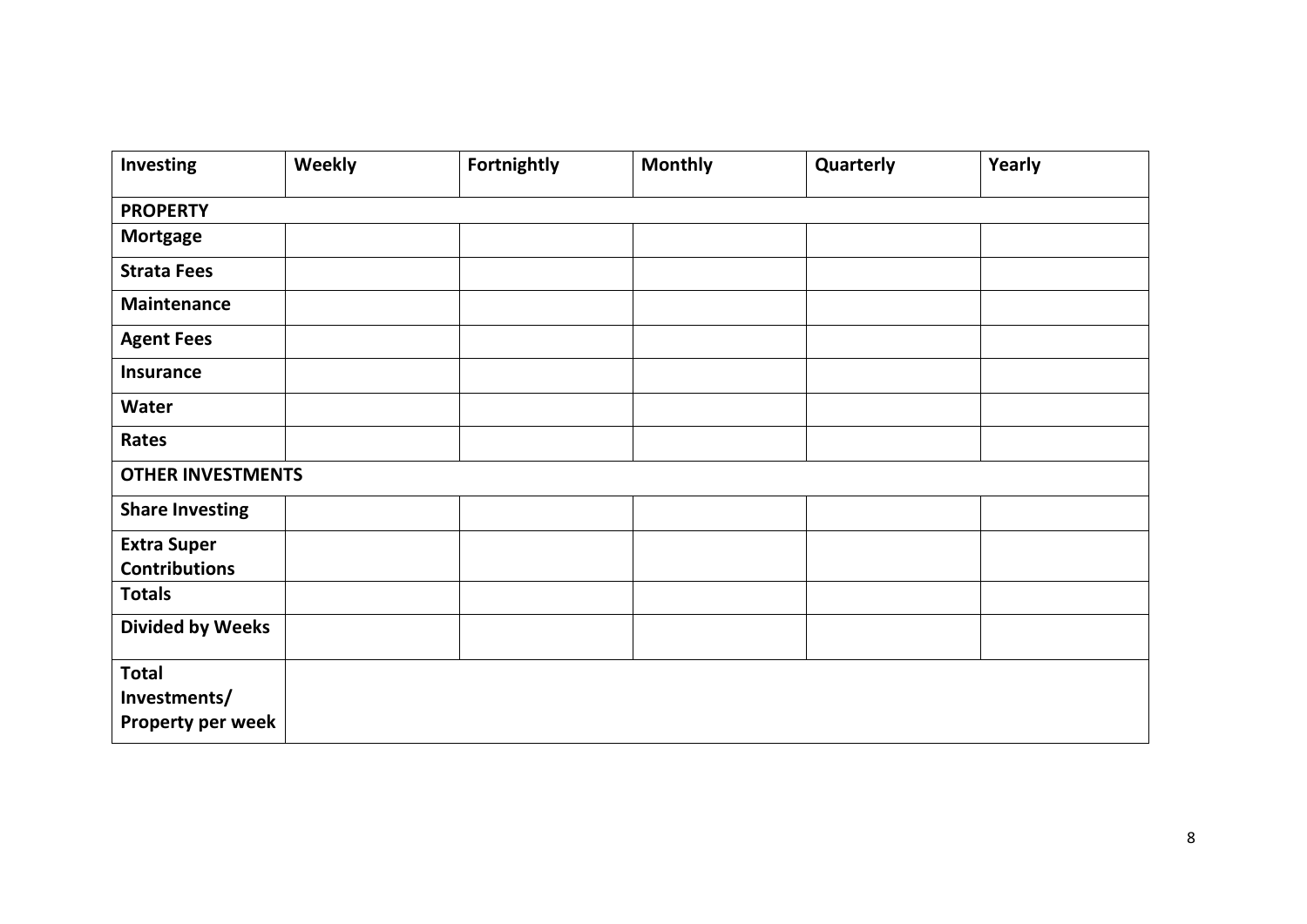## INCOME

Total Income Per Week:

## EXPENSES

| <b>Total Spending Money Per Week:</b>                                                             | Set up an auto transfer for this to go onto a separate card<br>each week. This is your weekly spending money and can<br>be spent on whatever you like.              |
|---------------------------------------------------------------------------------------------------|---------------------------------------------------------------------------------------------------------------------------------------------------------------------|
| <b>Total Short Term Savings Per Week:</b>                                                         | Set up an auto transfer for this to go into a separate<br>account when you get paid. This can be used for Holidays,<br>Clothes, Gifts and other short-term savings. |
| <b>Total Fixed Expenses Per Week:</b><br>(Housing + subscriptions + health + Investment property) | This will stay in your main account and will continue to<br>build up until bills are due.                                                                           |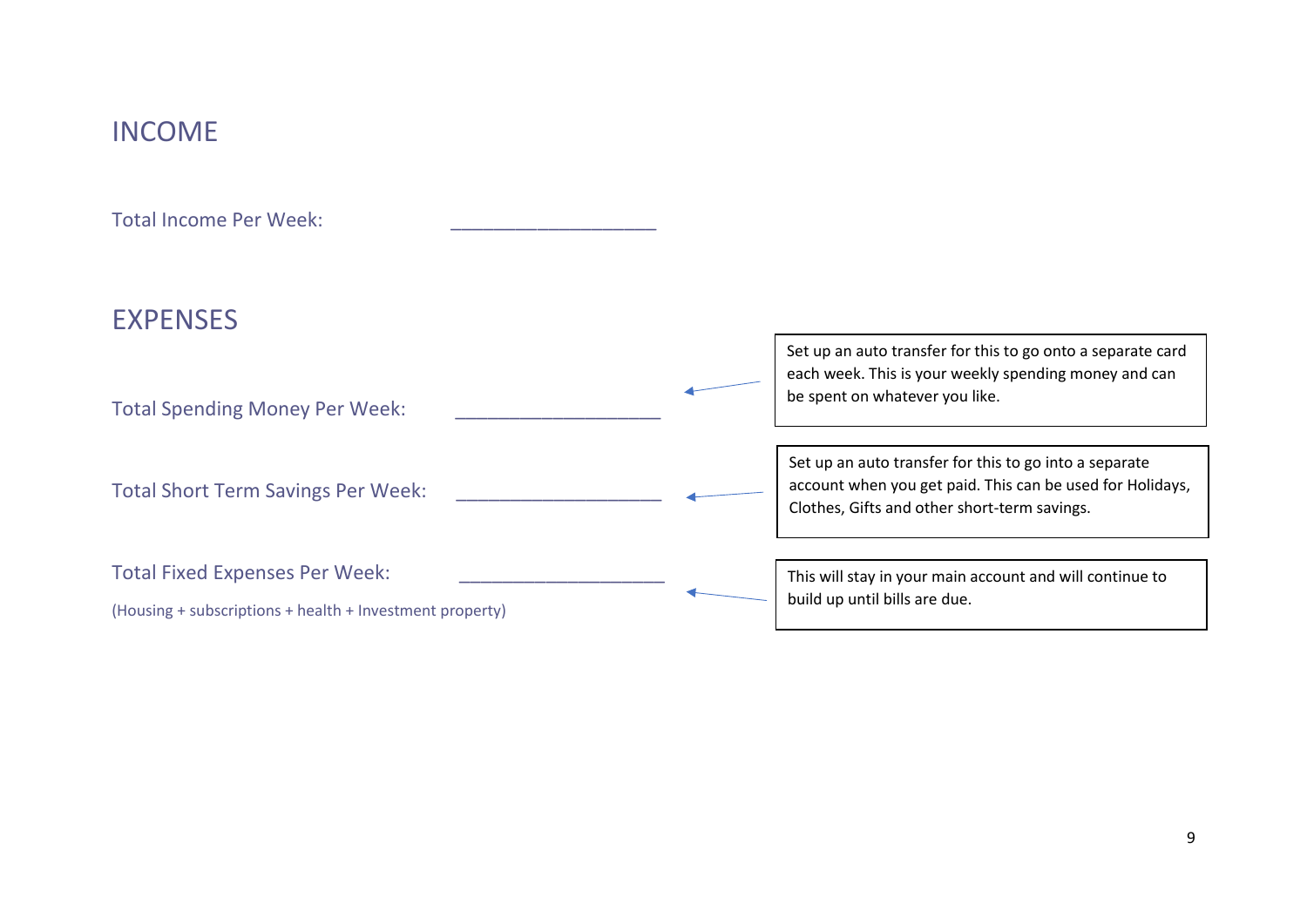## AMOUNT LEFT OVER

Amount left for other savings:

This left-over amount can be used to put towards another saving goal, to pay off debt or to even invest. Try and automate this transfer each week.

#### EMERGENCY FUND

Our emergency fund should contain a minimum of three months' worth of expenses.

Total Spending Money+ Total Short-Term Savings + Total Fixed Expenses= Total Weekly Expenses

\_\_\_\_\_\_\_\_\_\_\_\_\_\_\_\_\_\_ + \_\_\_\_\_\_\_\_\_\_\_\_\_\_\_\_\_\_ + \_\_\_\_\_\_\_\_\_\_\_\_\_\_\_\_\_\_ = \_\_\_\_\_\_\_\_\_\_\_\_\_\_\_\_\_\_

Total Weekly Expenses x 12 (number of weeks in three months) = Emergency Fund

 $x 12 = \_$